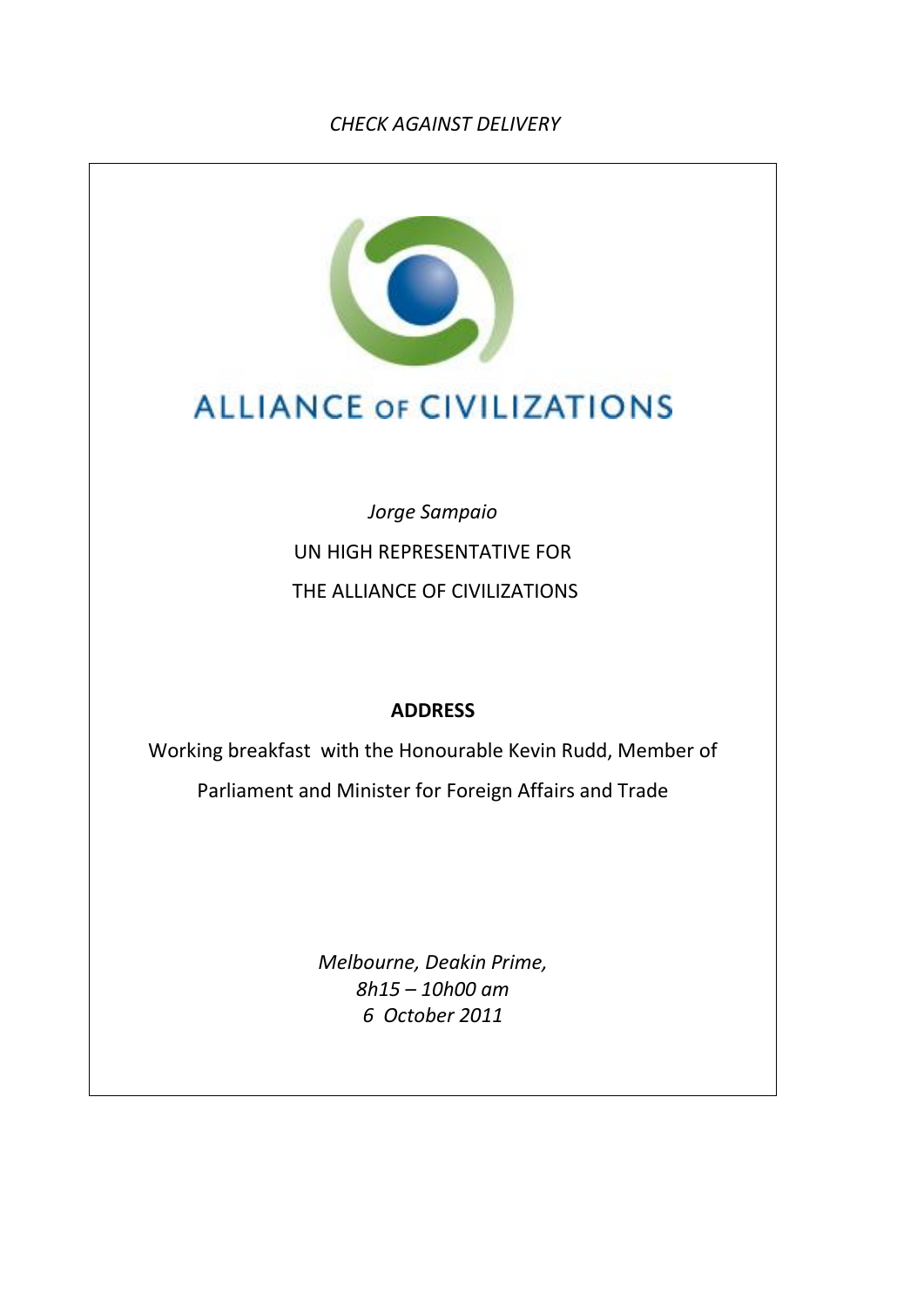Honourable Kevin Rudd, MP and Minister for Foreign Affairs and Trade Excellencies, Distinguished Guests,

Ladies and Gentlemen,

- $\triangleright$  I am very grateful to the Honourable Kevin Rudd for making time to convene this gathering which is a great opportunity to share with you a number of thoughts on the Alliance of Civilizations, a United Nations' initiative that I am proud to lead.
- $\triangleright$  I am indeed most thrilled to be in Australia, a fundamental member of the Alliance of Civilizations in which you can play an important role because of your unique model of multiculturalism.
- $\triangleright$  I am here precisely to explore further how to develop closer cooperation with this country, to learn more about this vibrant society and how it is coping with the huge challenges of managing cultural diversity in our global age of insecurity and change.
- $\triangleright$  Let me praise your efforts and your achievements as a culturally diverse society and as a multicultural democracy. I know that sometimes we lack distance to view our problems in the proper perspective so that we tend to focus on failures and to amplify the magnitude of our shortcomings.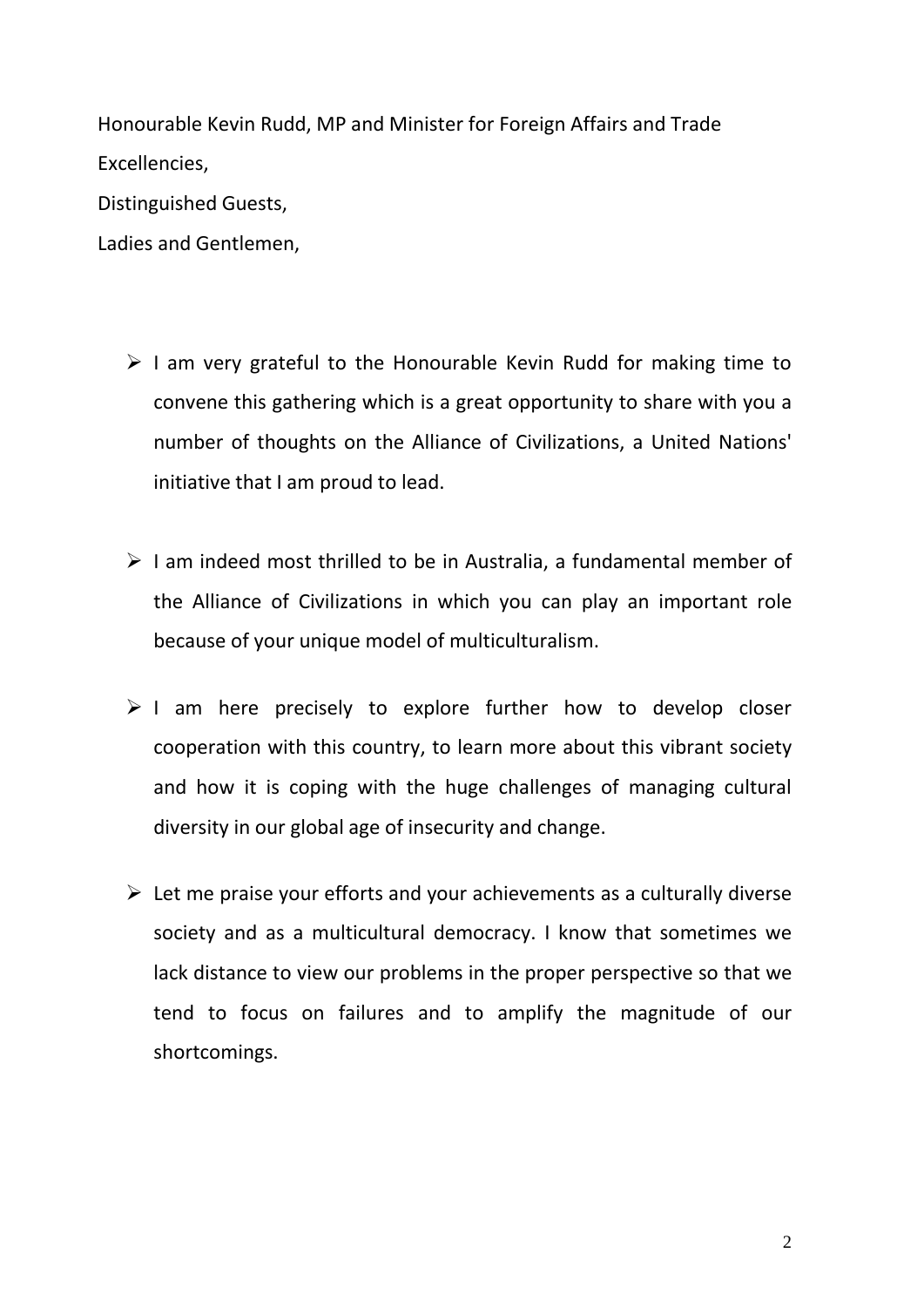- $\triangleright$  But both as an insider in these kinds of issues which are at the core of the United Nations Alliance of Civilizations – and, shall we say, with an outsider's eye on your society, I can assure you that there are so many things that you can share with others – best practices, policies implemented and indeed your vision of multiculturalism.
- $\triangleright$  I know quite well that this word "multiculturalism" has no agreed meaning and that in other parts of the world  $-$  notably in Europe  $-$  it polarizes the debates and produces a noxious effect.
- $\triangleright$  But one should not be afraid of using words when they stand for strong convictions, principles and values and when they spell out a vision, a strategy and an agenda of a success story over so many decades, as is the case of multiculturalism in Australia.

## Excellencies,

 $\triangleright$  In our globalized times all countries are facing cultural challenges in changing conditions and new trends in societies. We cannot ignore that new dividing lines are emerging, creating a breeding ground for all kinds of extremisms and anti-migration populism sometimes mixed with anti-Islam populism.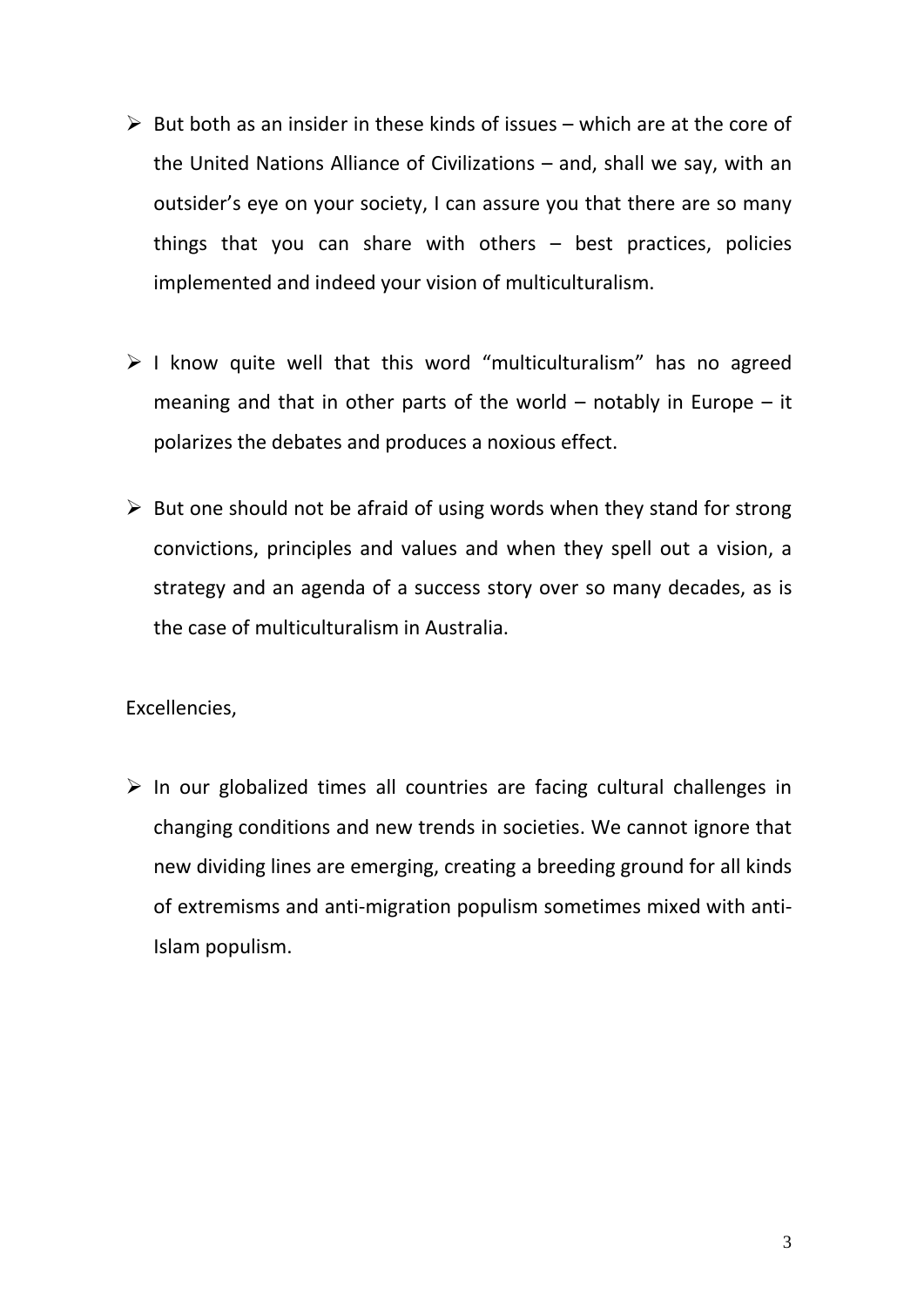- $\triangleright$  But this means two things. One, increasing popular concerns over culture, migration and identity are a wake-up call and a reminder of a crisis of trust in the system that has to be restored. Two, multiculturalism in many cases has to be revisited, by acknowledging its pitfalls but also its strengths, and making it capable of responding to new challenges ahead.
- $\triangleright$  Re-visiting multiculturalism might lead to delineate a new, progressive form of multiculturalism that basically prevents throwing the baby out with the bathwater.
- $\triangleright$  By a progressive form of multiculturalism I mean two things: on the one hand, spelling out multiculturalism as a two-way street with no barriers between minorities and the majority population and where the cultural needs of the mainstream matter as much as respect for the cultures of individuals belonging to minorities; on the other hand, to focus on cultures and identities as a dynamic, open and inclusive process that provides individuals with a sense of belonging, community and collective mission.
- $\triangleright$  Democracies of the 21<sup>st</sup> century have to elaborate further on how to deal with cultural diversity and how public policies should respond to it. A kind of cultural pluralism based on the core concept of citizens as equals in the public sphere is needed to play down the politics of differences that will only lead to social fragmentation and exclusion. At the same time, attention has also to be re-focused on cultural symbols and a vibrant state-building narrative because all individuals have to be provided with a sense of belonging, community and collective mission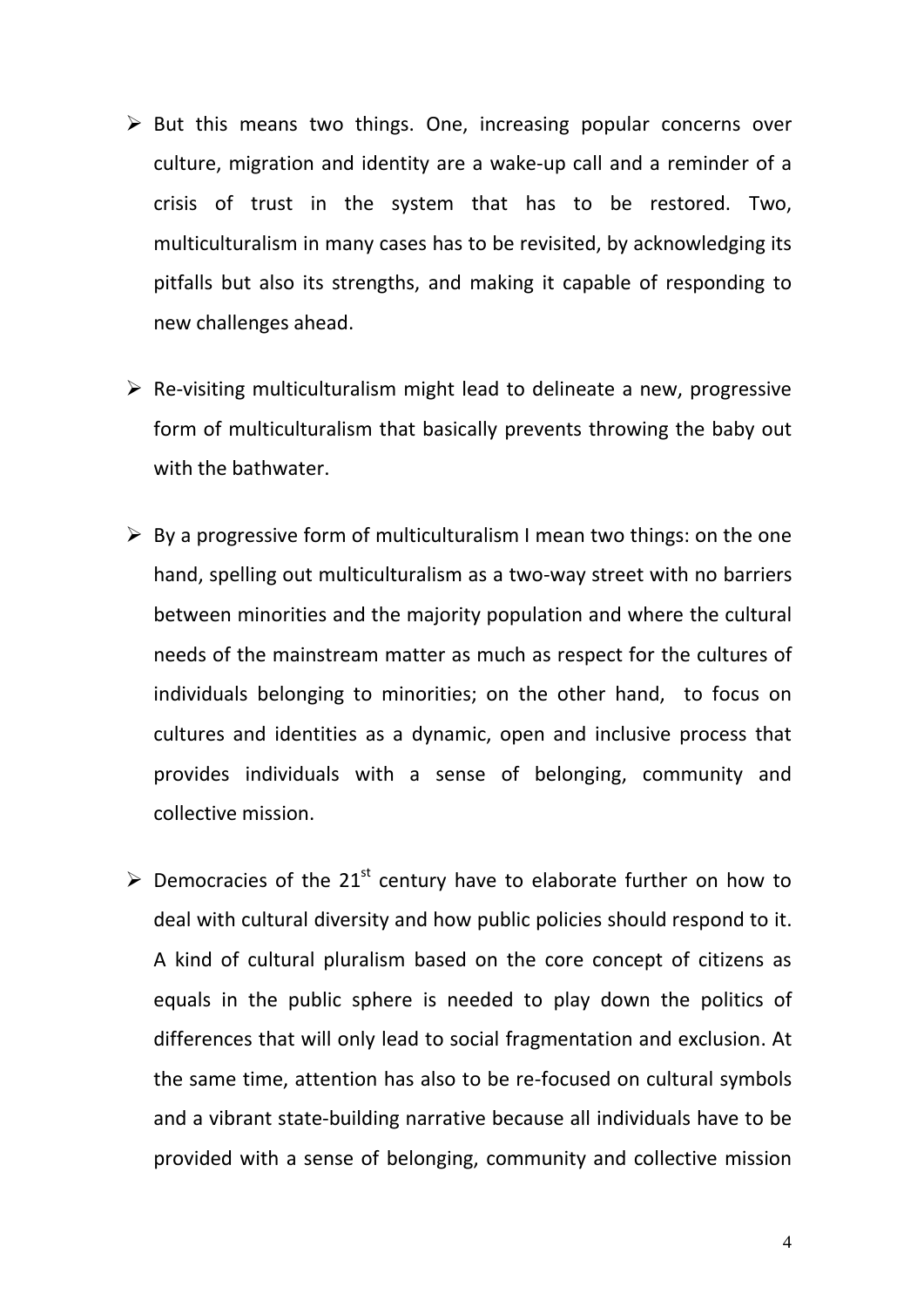that stimulates self-esteem and autonomy in order to progress as individuals within social structures.

- $\triangleright$  Indeed all societies are different, answers have to be locally rooted and there is no ready-made way-out or an all-in-one solution. But as we live in one world under the same roof, some global thinking is needed to devise a common vision for living together, to find shared strategies and develop new tools and policies.
- This is all about the United Nations Alliance of Civilizations (UNAOC).

Ladies and Gentlemen,

- $\triangleright$  The Alliance is a 5 years' old initiative of the United Nations that is mainly focused on promoting a culture of respect, tolerance, dialogue and peace based on universal human rights and human dignity.
- $\triangleright$  The UNAOC stands for the fourth pillar of sustainable development, promoting good governance - or democratic governance - of cultural diversity, intercultural dialogue, understanding and trust within and among societies.
- $\triangleright$  After all, it brings forth a new agenda for living together, covering four main fields of action – education, youth, media and migration.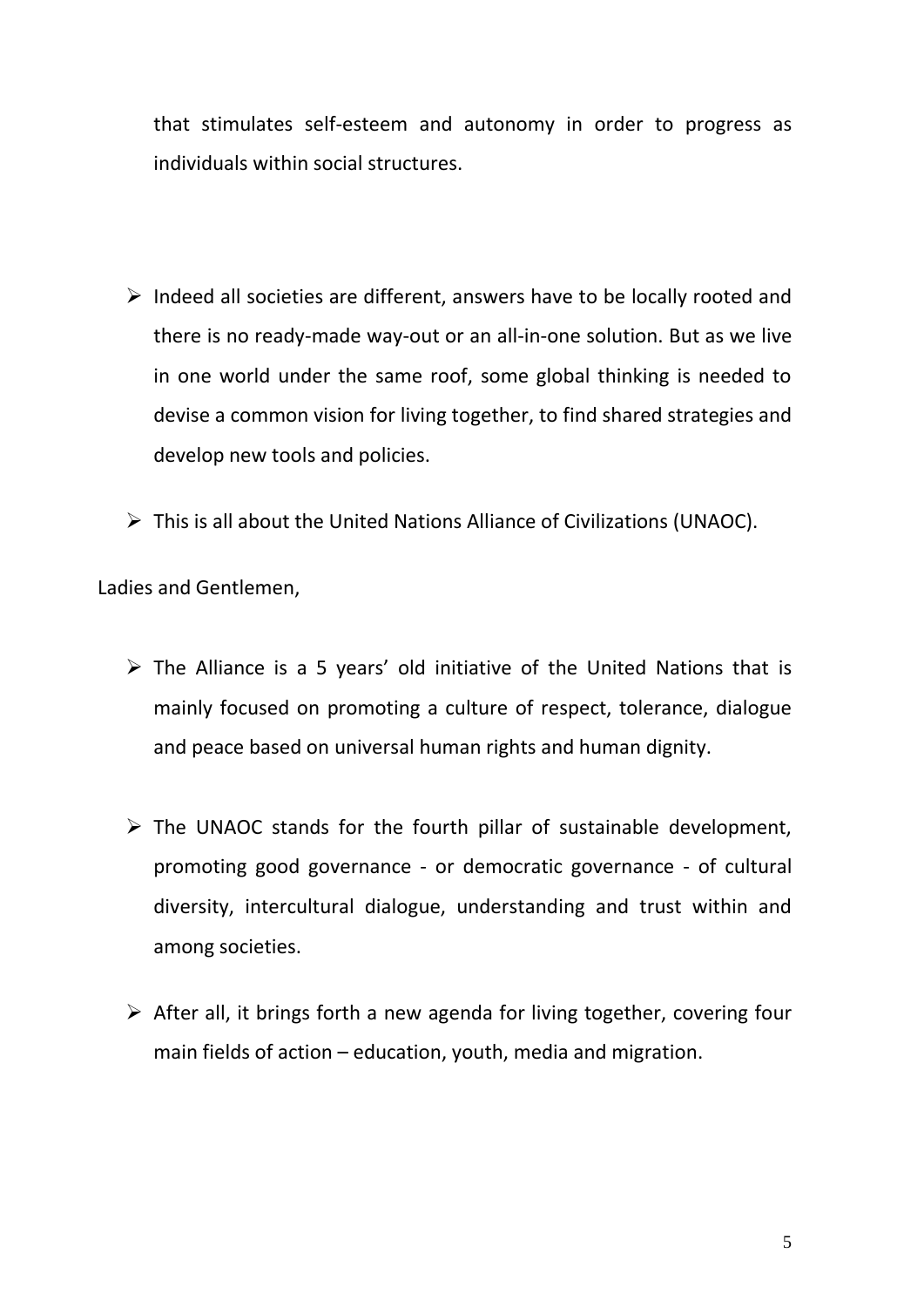- $\triangleright$  In our somehow polarized world, the Alliance gives special attention to improving relations between the so-called Western and Muslim societies by de-constructing prejudices, misconceptions and stereotypes that fuel fears, feed hostility, ignite tensions and spark violence; by promoting education for valuing cultural diversity and learning how to live together with our differences and our commonalities.
- $\triangleright$  As a new United Nations soft power tool, the Alliance plays an advocacy role to raise global public awareness about present cultural challenges and the need to provide people with a modern sense of belonging, community and collective mission; it tries to restore trust and understanding within and among communities by promoting education for cultural diversity, intercultural dialogue and understanding, and fighting against misconceptions, stereotypes, prejudices, discrimination, racism and hate speech; it contributes to reinforce human security, peace and development worldwide.
- $\triangleright$  The UNAOC relies upon its network of member countries and its wide platform of partners to promote intercultural dialogue and cooperation. It is a results-oriented initiative but it only acts as a convener, a catalyst and a broker. It cannot replace implementation of policy measures by governments and other local players, it cannot substitute lawmakers, it cannot act on behalf of civil society organizations.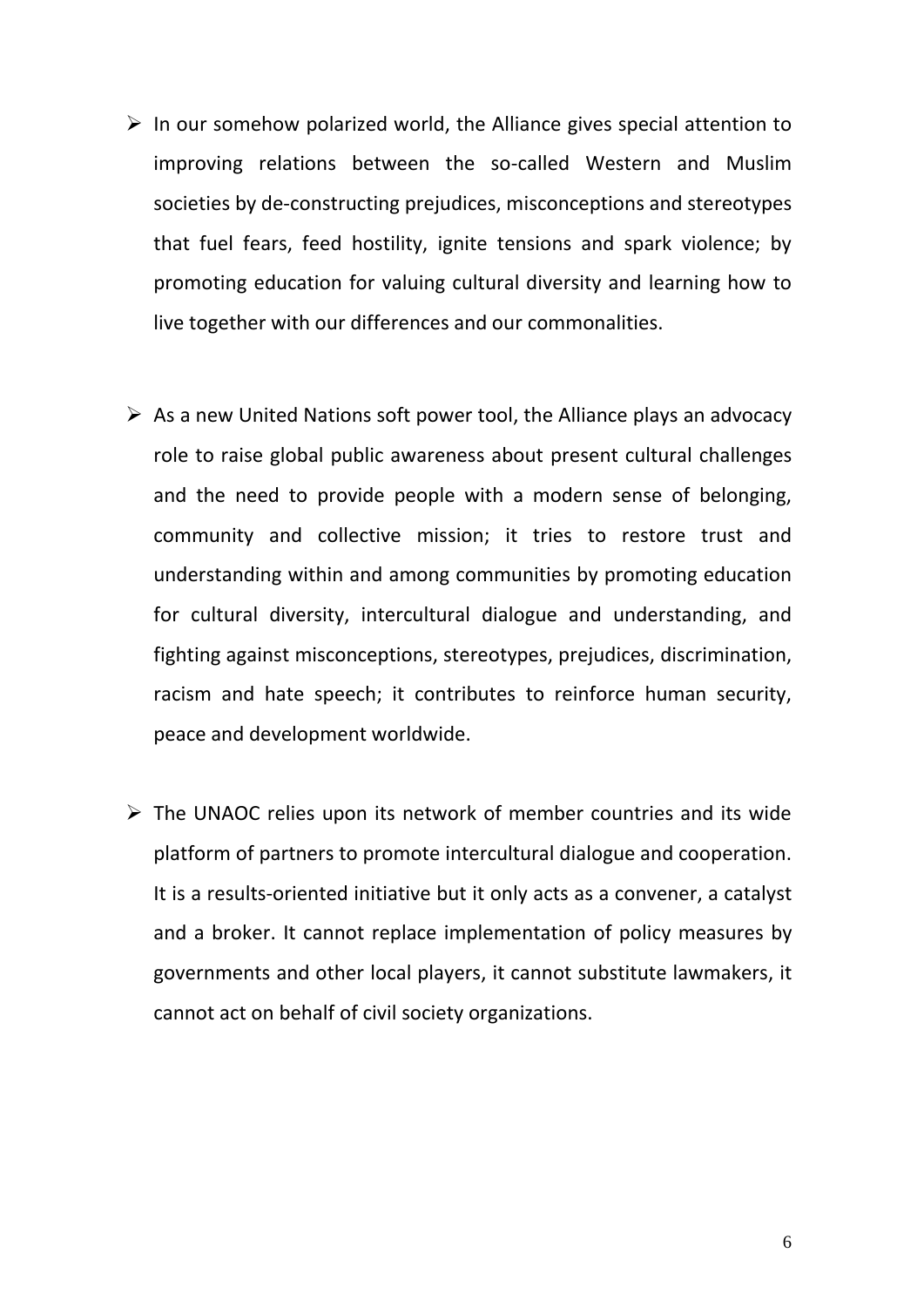- $\triangleright$  In this process, dialogue is the tool par excellence to address and, we hope, resolve the objective and subjective differences that cause tensions and conflict. However one defines it, dialogue is a democratic method aimed at resolving problems through mutual understanding and concessions, rather than through the unilateral imposition of one side's views and interests.
- $\triangleright$  This is why I am more than happy to be here to learn about and get a better sense of the outstanding Australian experience in building an inclusive society, in understanding the new challenges you face, in learning about the policies you are implementing.
- $\triangleright$  I believe that any successful formula has to reconcile diversity and social cohesion, to combine a modern sense of belonging, community and collective mission, based on a dynamic and inclusive definition of culture and identity, social justice and also economic efficiency.
- $\triangleright$  I also believe that what is at stake are our democratic values those of freedom, equity, respect for rights and liberties, and tolerance; those of citizenship, justice and inclusiveness.
- $\triangleright$  Changes over the past few decades are challenging these values. But to a certain extent, it is normal because life is dynamic and each time - and wave of migrants, I would add - has its challenges. Each generation expresses some anxiety about the unfamiliar, the new and the uncertainties brought by change. But fears have to be addressed, myths deconstructed and trust restore with appropriate action.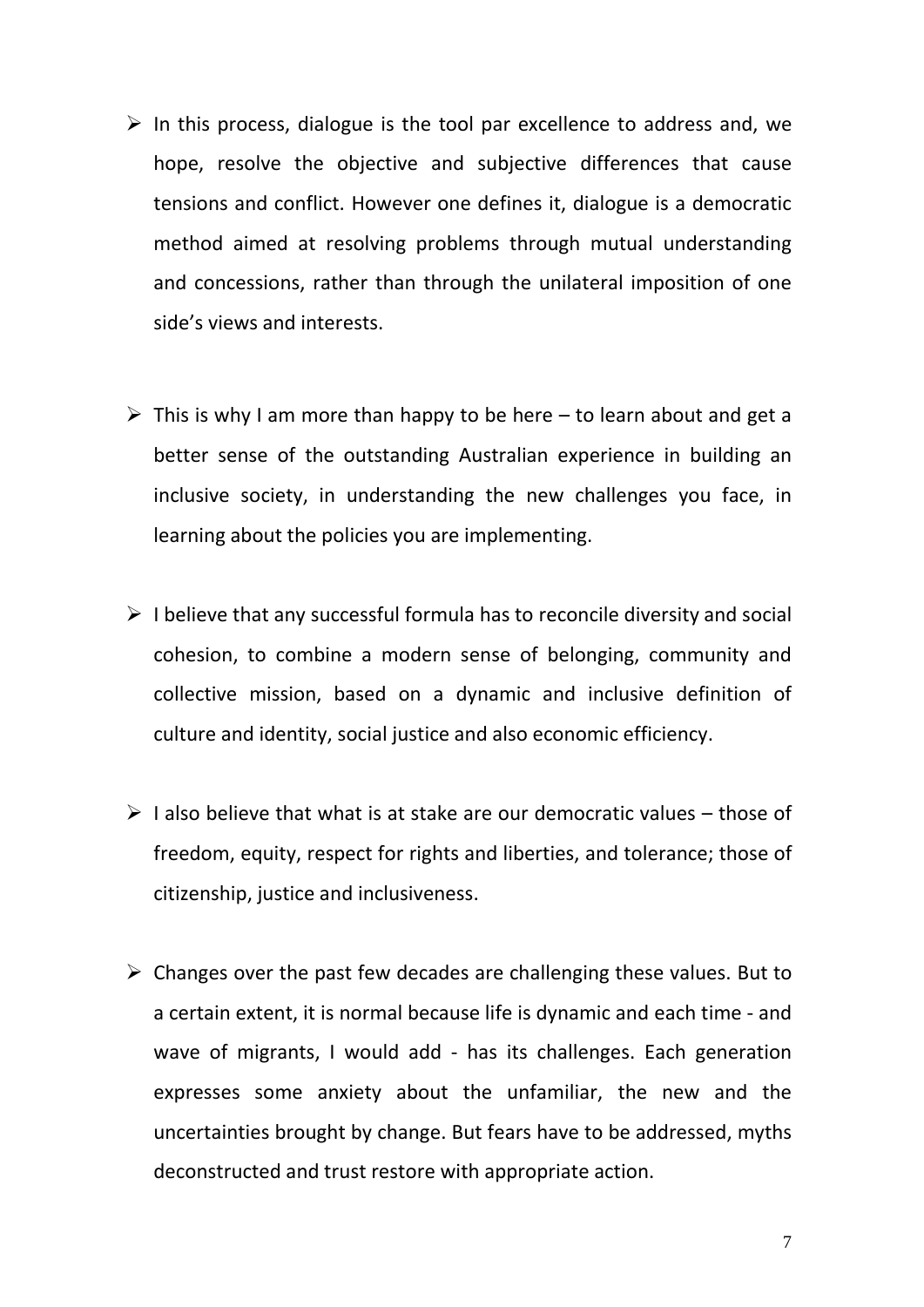- $\triangleright$  Australian multiculturalism as the reality of its cultural and ethnic diversity and as public governance of this diversity is a great achievement. But as it normally happens, it has never been free from tensions, problems and risks and it was not achieved overnight. As a work in progress, multiculturalism needs to move on and become less defensive and more assertive.
- $\triangleright$  Multiculturalism needs to be reinvigorated through education, welfare and indeed culture because after all it is through culture in a broad perspective as a way to develop social interaction, trust and understanding that people are bond closer together, thrive and ensure better socio-economic outcomes.
- $\triangleright$  As the UN High Representative for the Alliance of Civilizations, I am here to learn with you and to invite Australia to bring to the Alliance's various platforms of dialogue and cooperation its unique experience and to reflect together on what has changed and on how multiculturalism can be updated and extended into a new progressive model.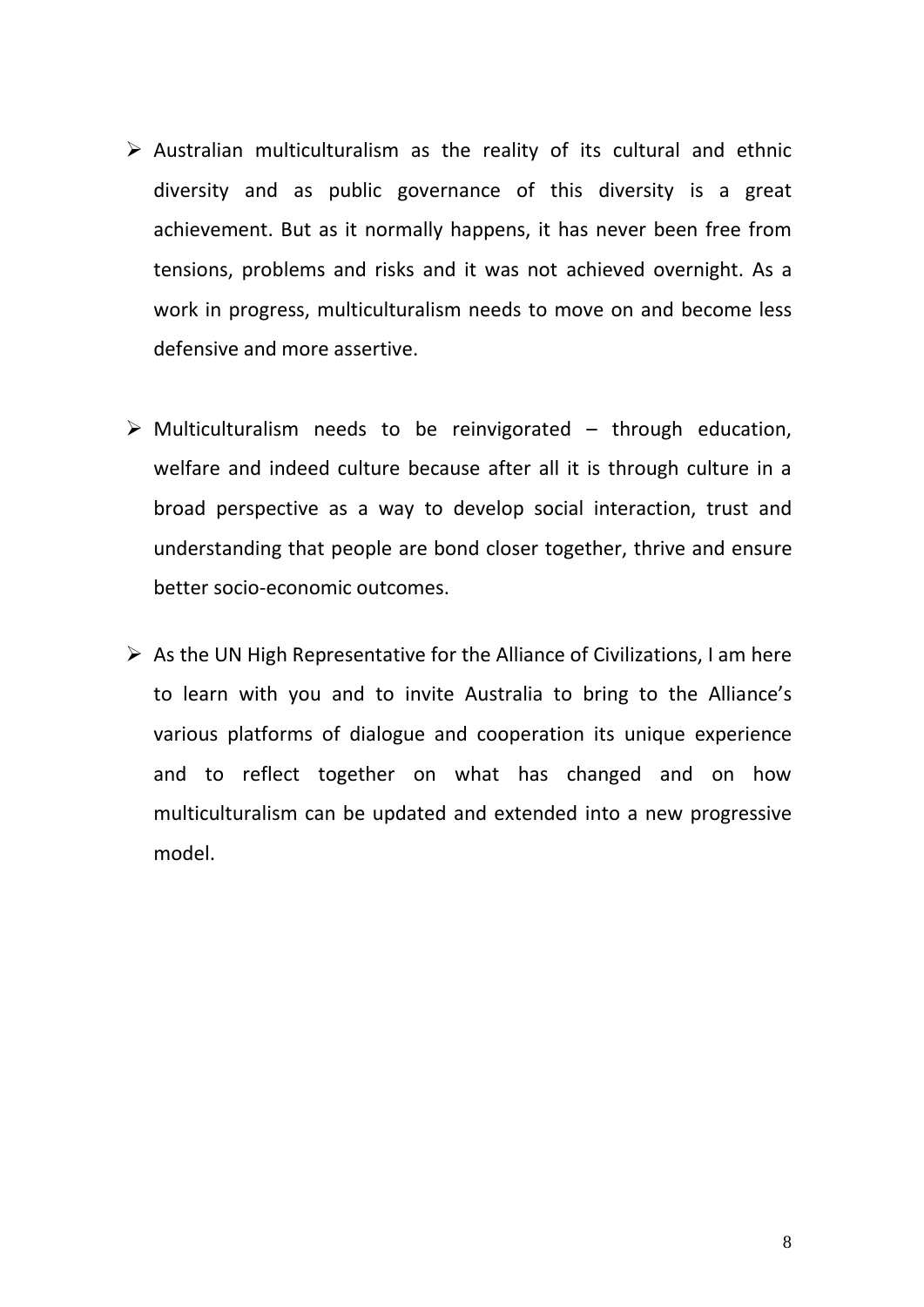Ladies and Gentlemen,

- $\triangleright$  Most of the global challenges of our century can be dealt with but by appropriate soft power tools. This applies to the Millennium Development Goals' agenda. This applies to the Millennium Declaration that sets common goals towards peace, security, justice and democratic societies, respect for all human rights and fundamental freedoms, including the right to development, and the promotion in all countries of civil, political, economic, socials and cultural rights for all. This applies to climate change, to human security main issues, to democratisation transitions and social transformations in the MENA region. This applies even to almost all protracted conflicts that poison our living together in one world, notably the Israeli-Palestinian conflict.
- $\triangleright$  So it is time to invest more in soft power tools. It is time to refocus the international agenda on achieving results that meet people's concerns, that contribute to build a better future for all.
- $\triangleright$  This is why our annual Forum, which this year takes place in Qatar, on 11-13 December, will focus on the missing link between culture, development and peace. We want to achieve better integration between the Alliance's goals and the development agenda. We hope that the Doha Forum will be a turning point in renewing local, national and global commitment to the Alliance's mission and goals.
- $\triangleright$  Let me conclude by expressing my hope that Australia will play a leading role in this renewal.